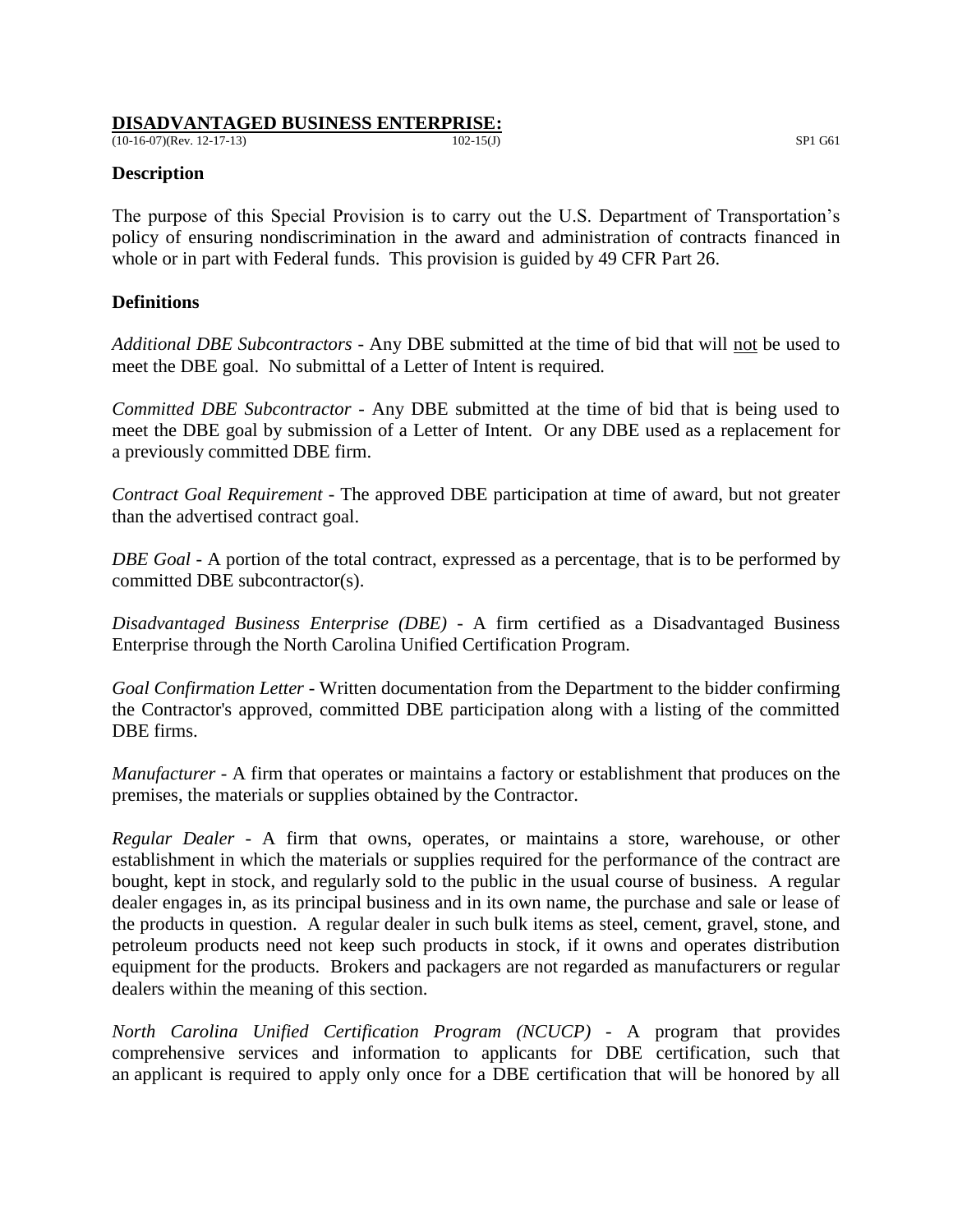recipients of USDOT funds in the state and not limited to the Department of Transportation only. The Certification Program is in accordance with 49 CFR Part 26.

*United States Department of Transportation (USDOT)* - Federal agency responsible for issuing regulations (49 CFR Part 26) and official guidance for the DBE program.

# **Forms and Websites Referenced in this Provision**

*DBE Payment Tracking System* - On-line system in which the Contractor enters the payments made to DBE subcontractors who have performed work on the project. <https://apps.dot.state.nc.us/Vendor/PaymentTracking/>

DBE-IS *Subcontractor Payment Information* - Form for reporting the payments made to all DBE firms working on the project. This form is for paper bid projects only. <http://www.ncdot.org/doh/forms/files/DBE-IS.xls>

RF-1 *DBE Replacement Request Form* - Form for replacing a committed DBE. http://connect.ncdot.gov/projects/construction/Construction%20Forms/DBE%20MBE%20WBE %20Replacement%20Request%20Form.pdf

SAF *Subcontract Approval Form* - Form required for approval to sublet the contract. http://connect.ncdot.gov/projects/construction/Construction%20Forms/Subcontract%20Approval %20Form%20Rev.%202012.zip

JC-1 *Joint Check Notification Form* - Form and procedures for joint check notification. The form acts as a written joint check agreement among the parties providing full and prompt disclosure of the expected use of joint checks.

http://connect.ncdot.gov/projects/construction/Construction%20Forms/Joint%20Check%20Notif ication%20Form.pdf

*Letter of Intent* - Form signed by the Contractor and the DBE subcontractor, manufacturer or regular dealer that affirms that a portion of said contract is going to be performed by the signed DBE for the amount listed at the time of bid.

http://connect.ncdot.gov/letting/LetCentral/Letter%20of%20Intent%20to%20Perform%20as%20 a%20Subcontractor.pdf

*Listing of DBE Subcontractors Form -* Form for entering DBE subcontractors on a project that will meet this DBE goal. This form is for paper bids only.

http://connect.ncdot.gov/municipalities/Bid%20Proposals%20for%20LGA%20Content/08%20D BE%20Subcontractors%20(Federal).docx

*Subcontractor Quote Comparison Sheet -* Spreadsheet for showing all subcontractor quotes in the work areas where DBEs quoted on the project. This sheet is submitted with good faith effort packages.

http://connect.ncdot.gov/business/SmallBusiness/Documents/DBE%20Subcontractor%20Quote %20Comparison%20Example.xls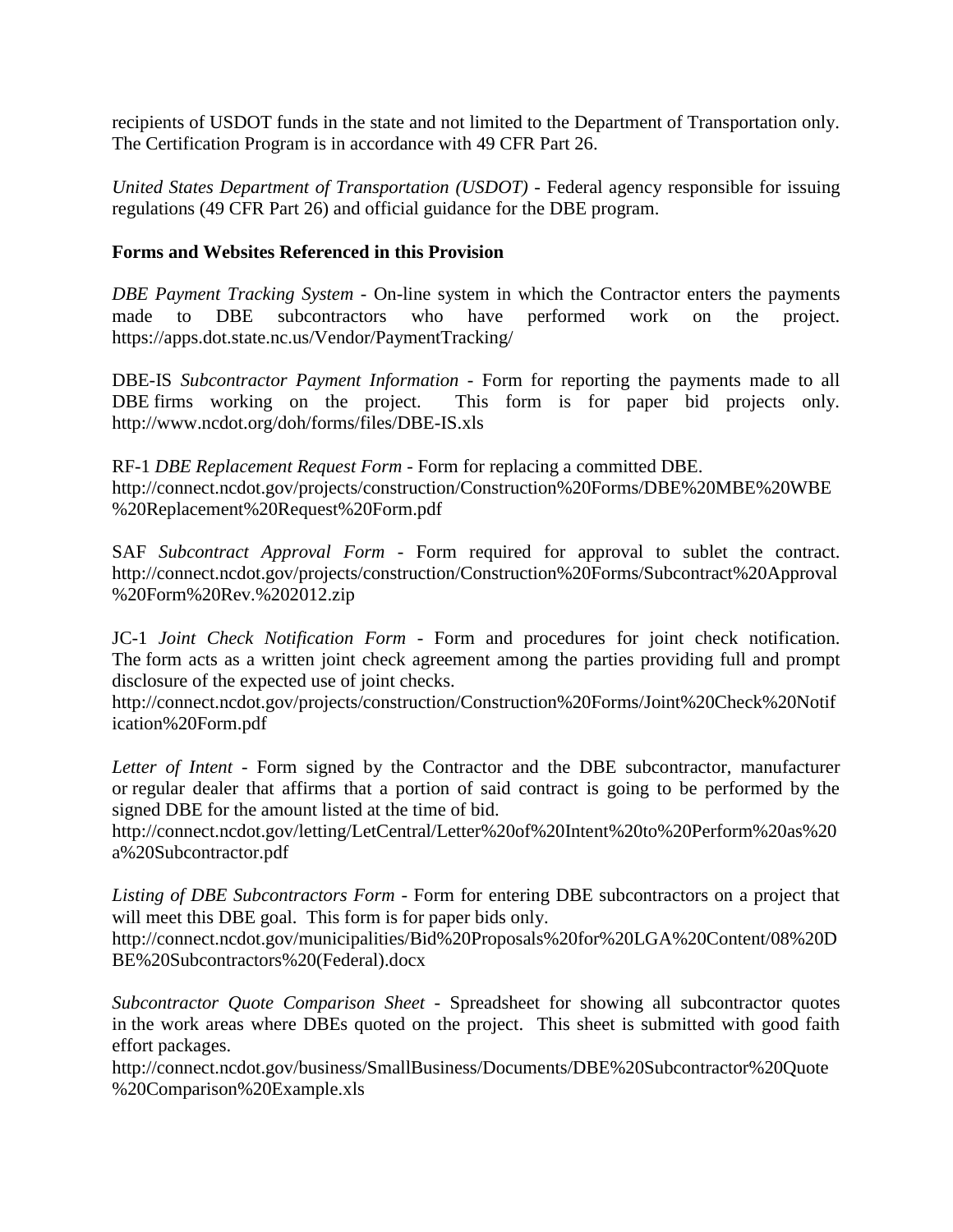# **DBE Goal**

The following DBE goal for participation by Disadvantaged Business Enterprises is established for this contract:

Disadvantaged Business Enterprises **[number to the nearest tenth]** %

- (A) *If the DBE goal is more than zero*, the Contractor shall exercise all necessary and reasonable steps to ensure that DBEs participate in at least the percent of the contract as set forth above as the DBE goal.
- (B) *If the DBE goal is zero*, the Contractor shall make an effort to recruit and use DBEs during the performance of the contract. Any DBE participation obtained shall be reported to the Department.

# **Directory of Transportation Firms (Directory)**

Real-time information is available about firms doing business with the Department and firms that are certified through NCUCP in the Directory of Transportation Firms. Only firms identified in the Directory as DBE certified shall be used to meet the DBE goal. The Directory can be found at the following link. https://partner.ncdot.gov/VendorDirectory/default.html

The listing of an individual firm in the directory shall not be construed as an endorsement of the firm's capability to perform certain work.

## **Listing of DBE Subcontractors**

At the time of bid, bidders shall submit all DBE participation that they anticipate to use during the life of the contract. Only those identified to meet the DBE goal will be considered committed, even though the listing shall include both committed DBE subcontractors and additional DBE subcontractors. Additional DBE subcontractor participation submitted at the time of bid will be used toward the Department's overall race-neutral goal. Only those firms with current DBE certification at the time of bid opening will be acceptable for listing in the bidder's submittal of DBE participation. The Contractor shall indicate the following required information:

(A) Electronic Bids

Bidders shall submit a listing of DBE participation in the appropriate section of Expedite, the bidding software of Bid Express®.

(1) Submit the names and addresses of DBE firms identified to participate in the contract. If the bidder uses the updated listing of DBE firms shown in Expedite, the bidder may use the dropdown menu to access the name and address of the DBE firm.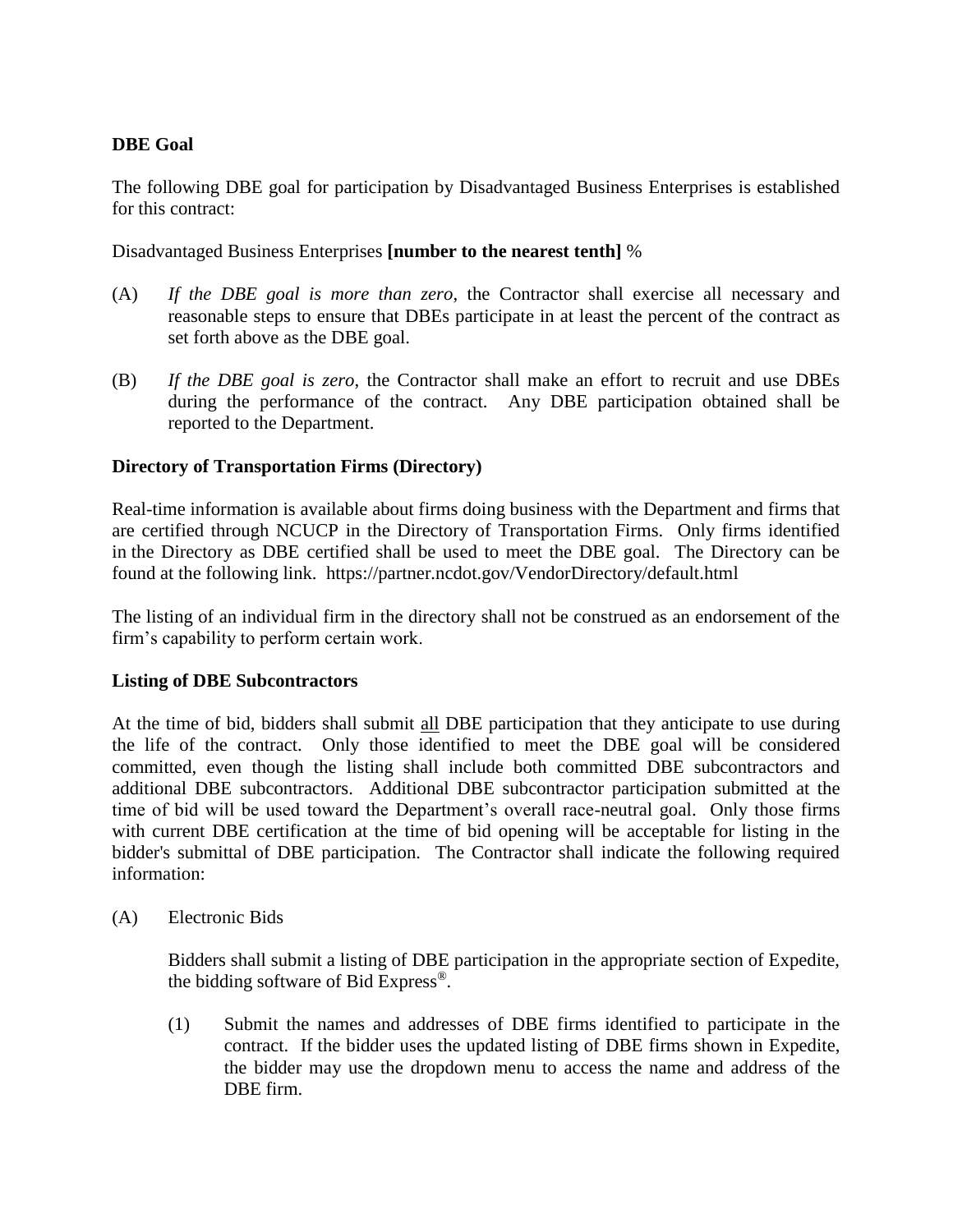- (2) Submit the contract line numbers of work to be performed by each DBE firm. When no figures or firms are entered, the bidder will be considered to have no DBE participation.
- (3) The bidder shall be responsible for ensuring that the DBE is certified at the time of bid by checking the Directory of Transportation Firms. If the firm is not certified at the time of the bid-letting, that DBE's participation will not count towards achieving the DBE goal.
- (B) Paper Bids
	- (1) *If the DBE goal is more than zero,*
		- (a) Bidders, at the time the bid proposal is submitted, shall submit a listing of *DBE* participation, including the names and addresses on *Listing of DBE Subcontractors* contained elsewhere in the contract documents in order for the bid to be considered responsive. Bidders shall indicate the total dollar value of the DBE participation for the contract.
		- (b) If bidders have no DBE participation, they shall indicate this on the *Listing of DBE Subcontractors* by entering the word "None" or the number "0." This form shall be completed in its entirety. **Blank forms will not be deemed to represent zero participation**. Bids submitted that do not have DBE participation indicated on the appropriate form will not be read publicly during the opening of bids. The Department will not consider these bids for award and the proposal will be rejected.
		- (c) The bidder shall be responsible for ensuring that the DBE is certified at the time of bid by checking the Directory of Transportation Firms. If the firm is not certified at the time of the bid-letting, that DBE's participation will not count towards achieving the corresponding goal.
	- (2) *If the DBE goal is zero,* entries on the *Listing of DBE Subcontractors* are not required for the zero goal, however any DBE participation that is achieved during the project shall be reported in accordance with requirements contained elsewhere in the special provision.

#### **DBE Prime Contractor**

When a certified DBE firm bids on a contract that contains a DBE goal, the DBE firm is responsible for meeting the goal or making good faith efforts to meet the goal, just like any other bidder. In most cases, a DBE bidder on a contract will meet the DBE goal by virtue of the work it performs on the contract with its own forces. However, all the work that is performed by the DBE bidder and any other DBE subcontractors will count toward the DBE goal. The DBE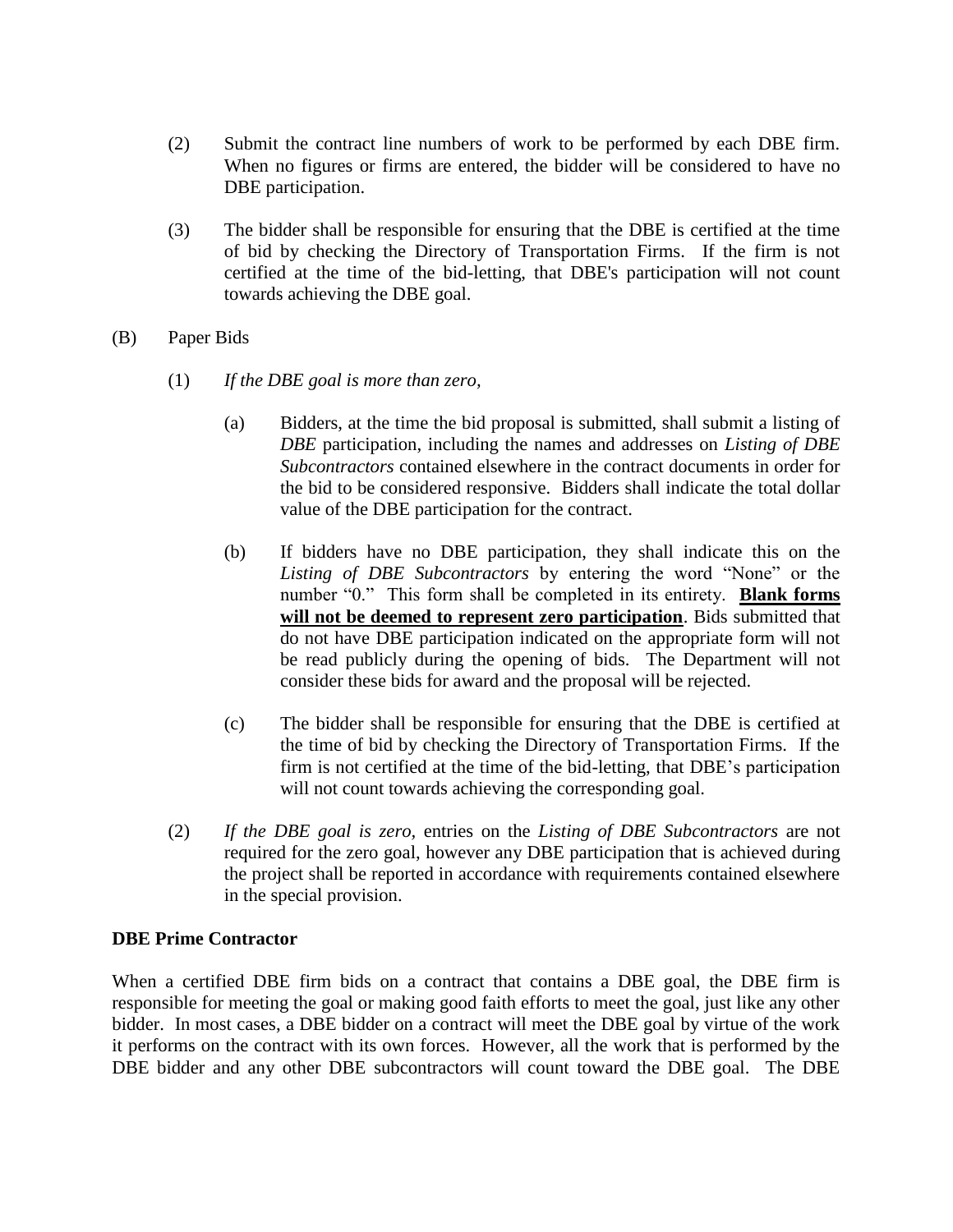bidder shall list itself along with any DBE subcontractors, if any, in order to receive credit toward the DBE goal.

For example, if the DBE goal is 45% and the DBE bidder will only perform 40% of the contract work, the prime will list itself at 40%, and the additional 5% shall be obtained through additional DBE participation with DBE subcontractors or documented through a good faith effort.

DBE prime contractors shall also follow Sections A and B listed under *Listing of DBE Subcontractor* just as a non-DBE bidder would.

# **Written Documentation – Letter of Intent**

The bidder shall submit written documentation for each DBE that will be used to meet the DBE goal of the contract, indicating the bidder's commitment to use the DBE in the contract. This documentation shall be submitted on the Department's form titled *Letter of Intent*.

The documentation shall be received in the office of the State Contractor Utilization Engineer or at DBE@ncdot.gov no later than 12:00 noon of the sixth calendar day following opening of bids, unless the sixth day falls on an official state holiday. In that situation, it is due in the office of the State Contractor Utilization Engineer no later than 12:00 noon on the next official state business day.

If the bidder fails to submit the Letter of Intent from each committed DBE to be used toward the DBE goal, or if the form is incomplete (i.e. both signatures are not present), the DBE participation will not count toward meeting the DBE goal. If the lack of this participation drops the commitment below the DBE goal, the Contractor shall submit evidence of good faith efforts, completed in its entirety, to the State Contractor Utilization Engineer or DBE@ncdot.gov no later than 12:00 noon on the eighth calendar day following opening of bids, unless the eighth day falls on an official state holiday. In that situation, it is due in the office of the State Contractor Utilization Engineer no later than 12:00 noon on the next official state business day.

## **Submission of Good Faith Effort**

If the bidder fails to meet or exceed the DBE goal, the apparent lowest responsive bidder shall submit to the Department documentation of adequate good faith efforts made to reach the DBE goal.

A hard copy and an electronic copy of this information shall be received in the office of the State Contractor Utilization Engineer or at DBE@ncdot.gov no later than 12:00 noon of the sixth calendar day following opening of bids unless the sixth day falls on an official state holiday. In that situation, it is due in the office of the State Contractor Utilization Engineer the next official state business day. If the contractor cannot send the information electronically, then one complete set and 9 copies of this information shall be received under the same time constraints above.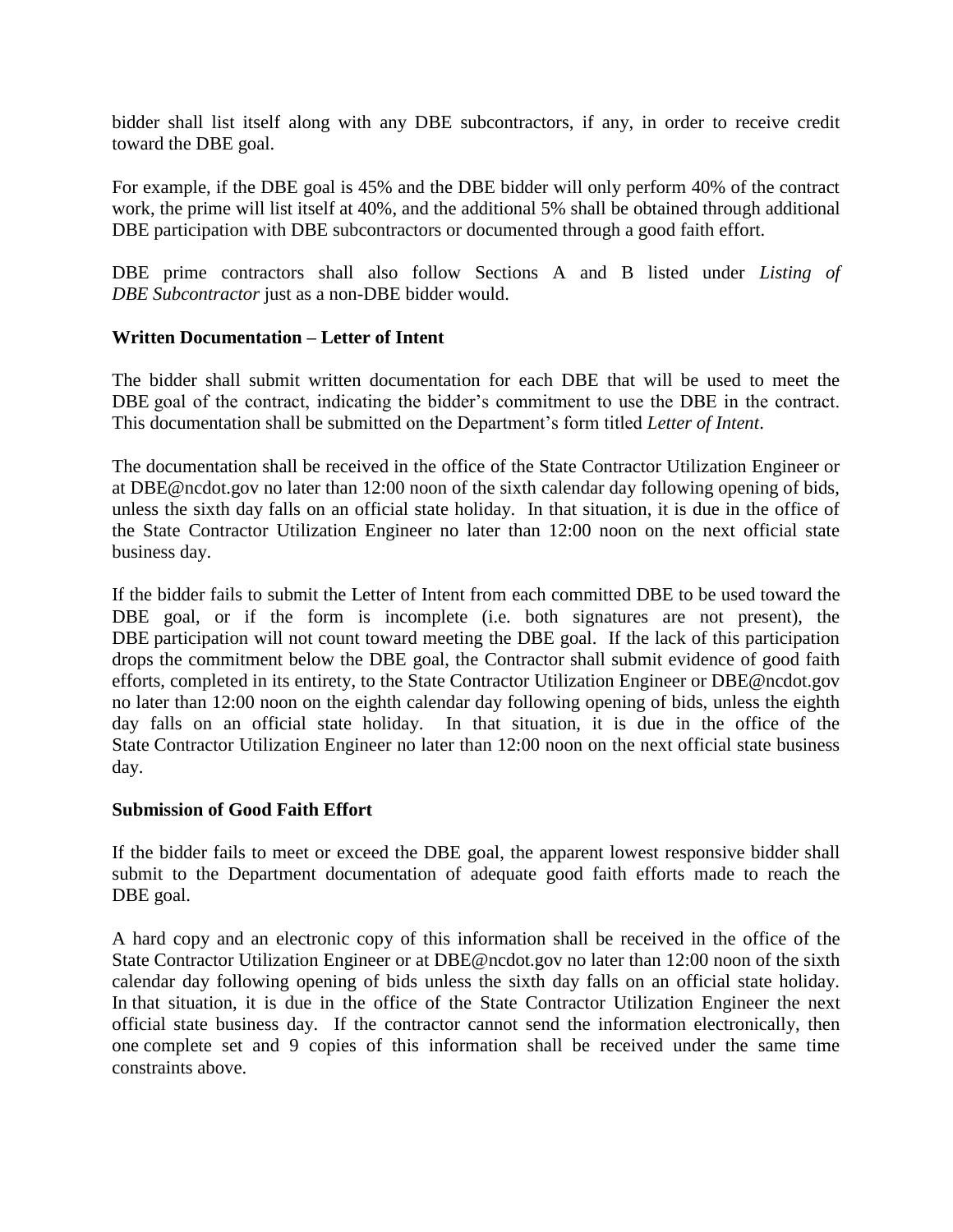Note: Where the information submitted includes repetitious solicitation letters, it will be acceptable to submit a representative letter along with a distribution list of the firms that were solicited. Documentation of DBE quotations shall be a part of the good faith effort submittal. This documentation may include written subcontractor quotations, telephone log notations of verbal quotations, or other types of quotation documentation.

# **Consideration of Good Faith Effort for Projects with DBE Goals More Than Zero**

Adequate good faith efforts mean that the bidder took all necessary and reasonable steps to achieve the goal which, by their scope, intensity, and appropriateness, could reasonably be expected to obtain sufficient DBE participation. Adequate good faith efforts also mean that the bidder actively and aggressively sought DBE participation. Mere *pro forma* efforts are not considered good faith efforts.

The Department will consider the quality, quantity, and intensity of the different kinds of efforts a bidder has made. Listed below are examples of the types of actions a bidder will take in making a good faith effort to meet the goal and are not intended to be exclusive or exhaustive, nor is it intended to be a mandatory checklist.

- (A) Soliciting through all reasonable and available means (e.g. attendance at pre-bid meetings, advertising, written notices, use of verifiable electronic means through the use of the NCDOT Directory of Transportation Firms) the interest of all certified DBEs who have the capability to perform the work of the contract. The bidder must solicit this interest within at least 10 days prior to bid opening to allow the DBEs to respond to the solicitation. Solicitation shall provide the opportunity to DBEs within the Division and surrounding Divisions where the project is located. The bidder must determine with certainty if the DBEs are interested by taking appropriate steps to follow up initial solicitations.
- (B) Selecting portions of the work to be performed by DBEs in order to increase the likelihood that the DBE goals will be achieved.
	- (1) Where appropriate, break out contract work items into economically feasible units to facilitate DBE participation, even when the prime contractor might otherwise prefer to perform these work items with its own forces.
	- (2) Negotiate with subcontractors to assume part of the responsibility to meet the contract DBE goal when the work to be sublet includes potential for DBE participation ( $2<sup>nd</sup>$  and  $3<sup>rd</sup>$  tier subcontractors).
- (C) Providing interested DBEs with adequate information about the plans, specifications, and requirements of the contract in a timely manner to assist them in responding to a solicitation.
- (D) (1) Negotiating in good faith with interested DBEs. It is the bidder's responsibility to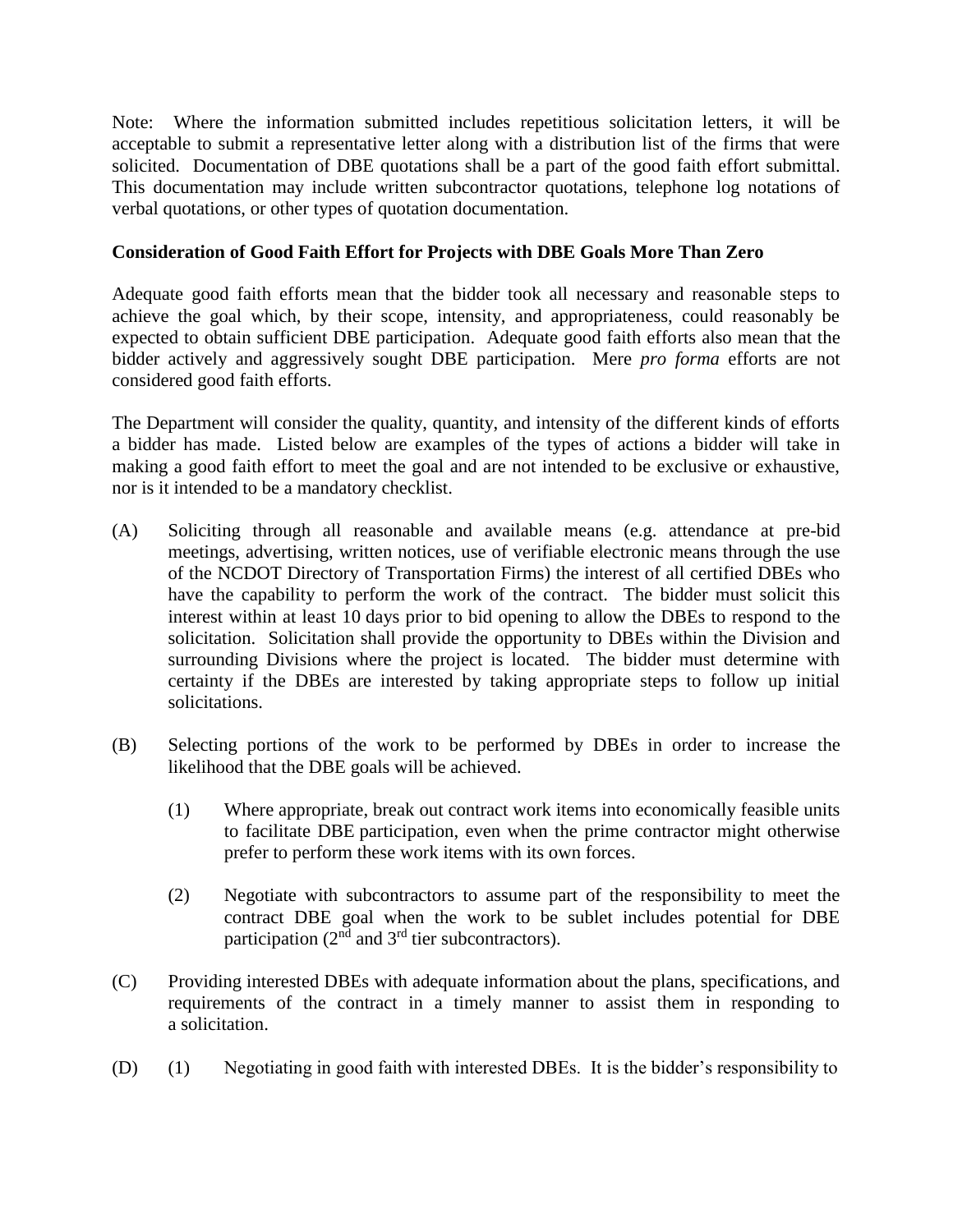make a portion of the work available to DBE subcontractors and suppliers and to select those portions of the work or material needs consistent with the available DBE subcontractors and suppliers, so as to facilitate DBE participation. Evidence of such negotiation includes the names, addresses, and telephone numbers of DBEs that were considered; a description of the information provided regarding the plans and specifications for the work selected for subcontracting; and evidence as to why additional agreements could not be reached for DBEs to perform the work.

- (2) A bidder using good business judgment would consider a number of factors in negotiating with subcontractors, including DBE subcontractors, and would take a firm's price and capabilities as well as contract goals into consideration. However, the fact that there may be some additional costs involved in finding and using DBEs is not in itself sufficient reason for a bidder's failure to meet the contract DBE goal, as long as such costs are reasonable. Also, the ability or desire of a prime contractor to perform the work of a contract with its own organization does not relieve the bidder of the responsibility to make good faith efforts. Bidding contractors are not, however, required to accept higher quotes from DBEs if the price difference is excessive or unreasonable.
- (E) Not rejecting DBEs as being unqualified without sound reasons based on a thorough investigation of their capabilities. The bidder's standing within its industry, membership in specific groups, organizations, or associates and political or social affiliations (for example, union vs. non-union employee status) are not legitimate causes for the rejection or non-solicitation of bids in the bidder's efforts to meet the project goal.
- (F) Making efforts to assist interested DBEs in obtaining bonding, lines of credit, or insurance as required by the recipient or bidder.
- (G) Making efforts to assist interested DBEs in obtaining necessary equipment, supplies, materials, or related assistance or services.
- (H) Effectively using the services of available minority/women community organizations; minority/women contractors' groups; Federal, State, and local minority/women business assistance offices; and other organizations as allowed on a case-by-case basis to provide assistance in the recruitment and placement of DBEs. Contact within 7 days from the bid opening the Business Development Manager in the Business Opportunity and Work Force Development Unit to give notification of the bidder's inability to get DBE quotes.
- (I) Any other evidence that the bidder submits which shows that the bidder has made reasonable good faith efforts to meet the DBE goal.

In addition, the Department may take into account the following:

(1) Whether the bidder's documentation reflects a clear and realistic plan for achieving the DBE goal.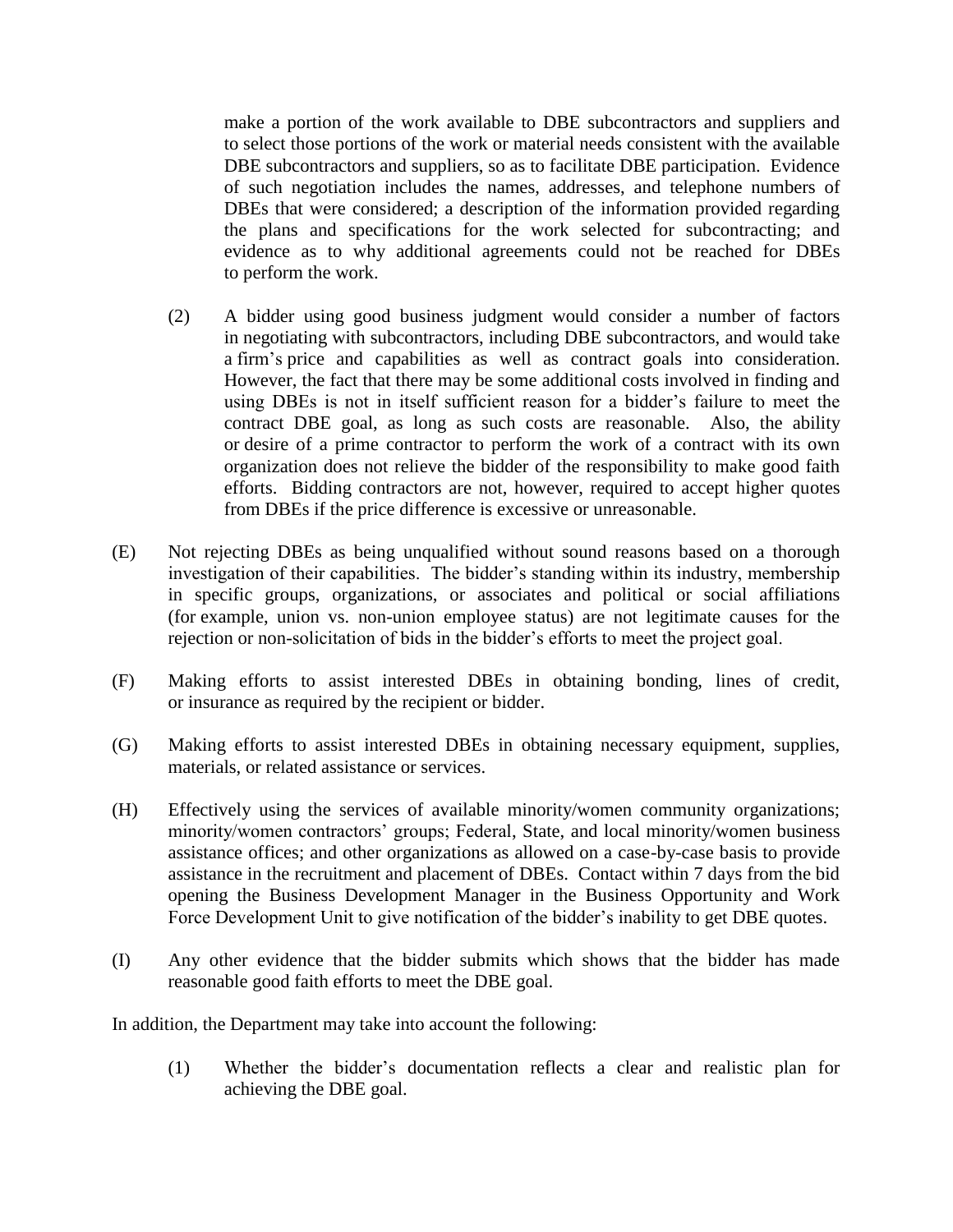- (2) The bidders' past performance in meeting the DBE goals.
- (3) The performance of other bidders in meeting the DBE goal. For example, when the apparent successful bidder fails to meet the DBE goal, but others meet it, you may reasonably raise the question of whether, with additional reasonable efforts the apparent successful bidder could have met the goal. If the apparent successful bidder fails to meet the DBE goal, but meets or exceeds the average DBE participation obtained by other bidders, the Department may view this, in conjunction with other factors, as evidence of the apparent successful bidder having made a good faith effort.

If the Department does not award the contract to the apparent lowest responsive bidder, the Department reserves the right to award the contract to the next lowest responsive bidder that can satisfy to the Department that the DBE goal can be met or that an adequate good faith effort has been made to meet the DBE goal.

# **Non-Good Faith Appeal**

The State Contractor Utilization Engineer will notify the contractor verbally and in writing of non-good faith. A contractor may appeal a determination of non-good faith made by the Goal Compliance Committee. If a contractor wishes to appeal the determination made by the Committee, they shall provide written notification to the State Contractual Services Engineer or at DBE@ncdot.gov. The appeal shall be made within 2 business days of notification of the determination of non-good faith.

## **Counting DBE Participation Toward Meeting DBE Goal**

(A) Participation

The total dollar value of the participation by a committed DBE will be counted toward the contract goal requirement. The total dollar value of participation by a committed DBE will be based upon the value of work actually performed by the DBE and the actual payments to DBE firms by the Contractor.

(B) Joint Checks

Prior notification of joint check use shall be required when counting DBE participation for services or purchases that involves the use of a joint check. Notification shall be through submission of Form JC-1 *(Joint Check Notification Form)* and the use of joint checks shall be in accordance with the Department's Joint Check Procedures.

(C) Subcontracts (Non-Trucking)

A DBE may enter into subcontracts. Work that a DBE subcontracts to another DBE firm may be counted toward the contract goal requirement. Work that a DBE subcontracts to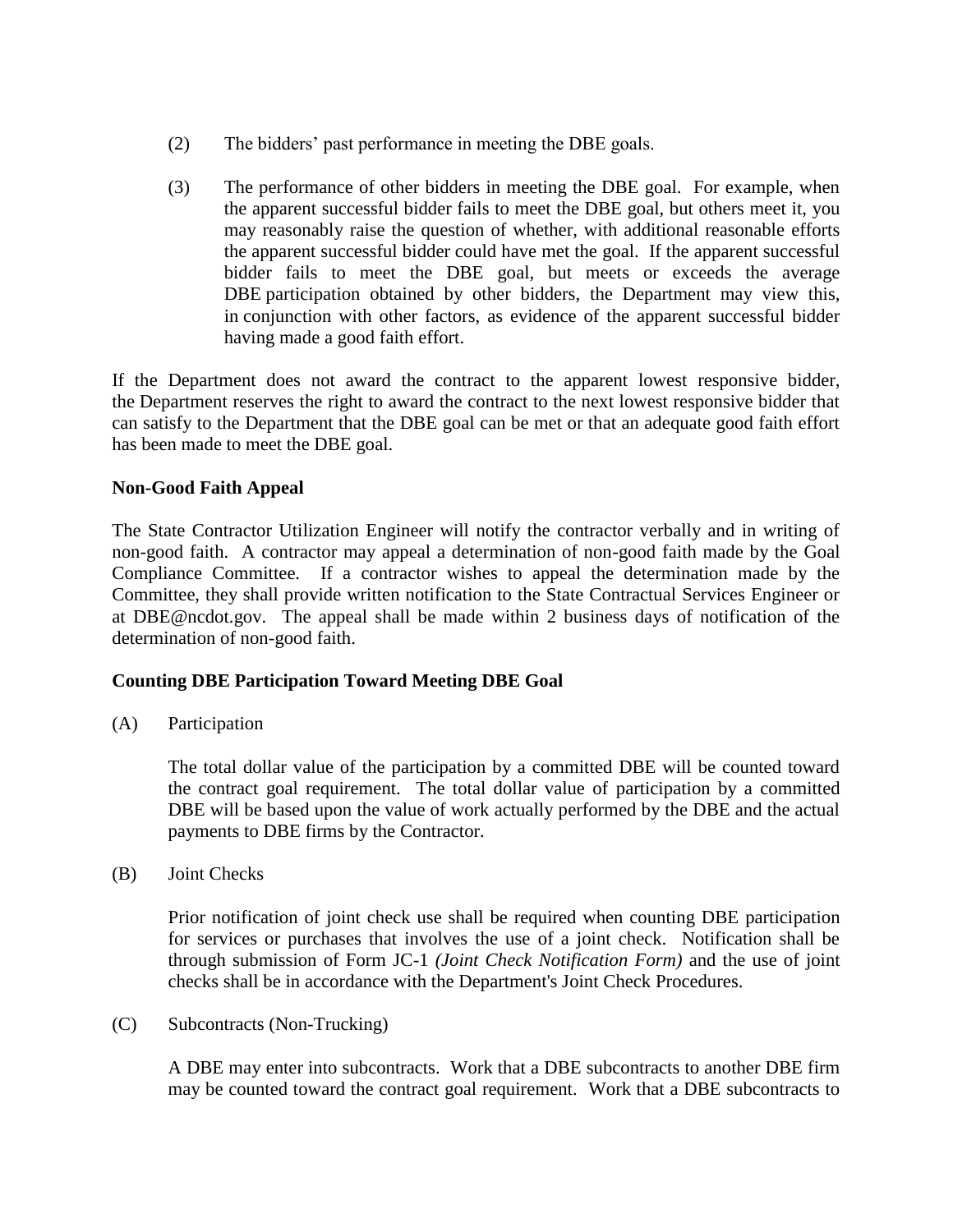a non-DBE firm does not count toward the contract goal requirement. If a DBE contractor or subcontractor subcontracts a significantly greater portion of the work of the contract than would be expected on the basis of standard industry practices, it shall be presumed that the DBE is not performing a commercially useful function. The DBE may present evidence to rebut this presumption to the Department. The Department's decision on the rebuttal of this presumption is subject to review by the Federal Highway Administration but is not administratively appealable to USDOT.

(D) Joint Venture

When a DBE performs as a participant in a joint venture, the Contractor may count toward its contract goal requirement a portion of the total value of participation with the DBE in the joint venture, that portion of the total dollar value being a distinct clearly defined portion of work that the DBE performs with its forces.

(E) Suppliers

A contractor may count toward its DBE requirement 60 percent of its expenditures for materials and supplies required to complete the contract and obtained from a DBE regular dealer and 100 percent of such expenditures from a DBE manufacturer.

(F) Manufacturers and Regular Dealers

A contractor may count toward its DBE requirement the following expenditures to DBE firms that are not manufacturers or regular dealers:

- (1) The fees or commissions charged by a DBE firm for providing a *bona fide* service, such as professional, technical, consultant, or managerial services, or for providing bonds or insurance specifically required for the performance of a DOT-assisted contract, provided the fees or commissions are determined to be reasonable and not excessive as compared with fees and commissions customarily allowed for similar services.
- (2) With respect to materials or supplies purchased from a DBE, which is neither a manufacturer nor a regular dealer, count the entire amount of fees or commissions charged for assistance in the procurement of the materials and supplies, or fees or transportation charges for the delivery of materials or supplies required on a job site (but not the cost of the materials and supplies themselves), provided the fees are determined to be reasonable and not excessive as compared with fees customarily allowed for similar services.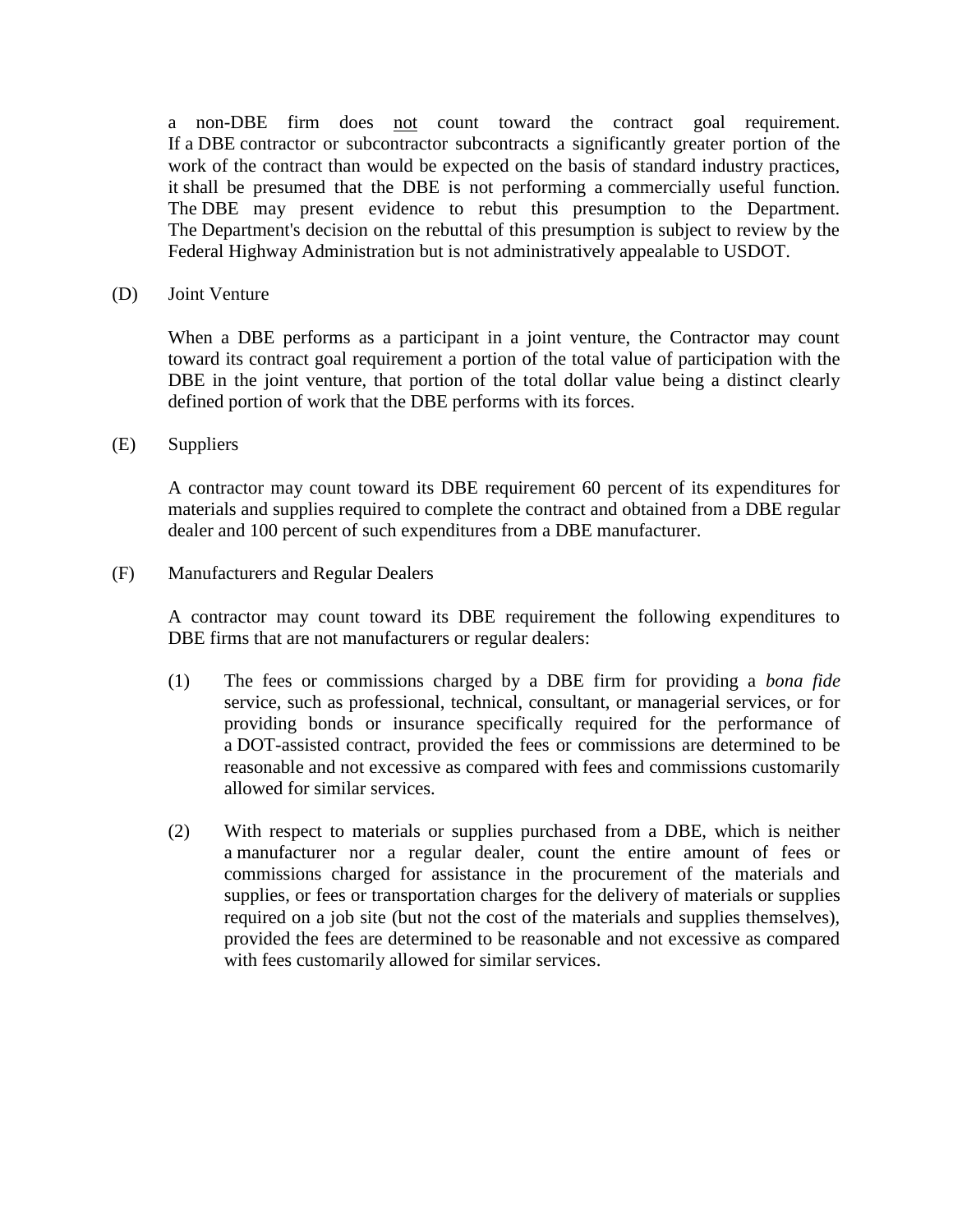## **Commercially Useful Function**

#### (A) DBE Utilization

The Contractor may count toward its contract goal requirement only expenditures to DBEs that perform a commercially useful function in the work of a contract. A DBE performs a commercially useful function when it is responsible for execution of the work of the contract and is carrying out its responsibilities by actually performing, managing, and supervising the work involved. To perform a commercially useful function, the DBE shall also be responsible with respect to materials and supplies used on the contract, for negotiating price, determining quality and quantity, ordering the material and installing (where applicable) and paying for the material itself. To determine whether a DBE is performing a commercially useful function, the Department will evaluate the amount of work subcontracted, industry practices, whether the amount the firm is to be paid under the contract is commensurate with the work it is actually performing and the DBE credit claimed for its performance of the work, and any other relevant factors.

(B) DBE Utilization in Trucking

The following factors will be used to determine if a DBE trucking firm is performing a commercially useful function:

- (1) The DBE shall be responsible for the management and supervision of the entire trucking operation for which it is responsible on a particular contract, and there shall not be a contrived arrangement for the purpose of meeting DBE goals.
- (2) The DBE shall itself own and operate at least one fully licensed, insured, and operational truck used on the contract.
- (3) The DBE receives credit for the total value of the transportation services it provides on the contract using trucks it owns, insures, and operates using drivers it employs.
- (4) The DBE may subcontract the work to another DBE firm, including an owner-operator who is certified as a DBE. The DBE who subcontracts work to another DBE receives credit for the total value of the transportation services the subcontracted DBE provides on the contract.
- (5) The DBE may also subcontract the work to a non-DBE firm, including from an owner-operator. The DBE who subcontracts the work to a non-DBE is entitled to credit for the total value of transportation services provided by the non-DBE subcontractor not to exceed the value of transportation services provided by DBE-owned trucks on the contract. Additional participation by non-DBE subcontractors receives credit only for the fee or commission it receives as a result of the subcontract arrangement. The value of services performed under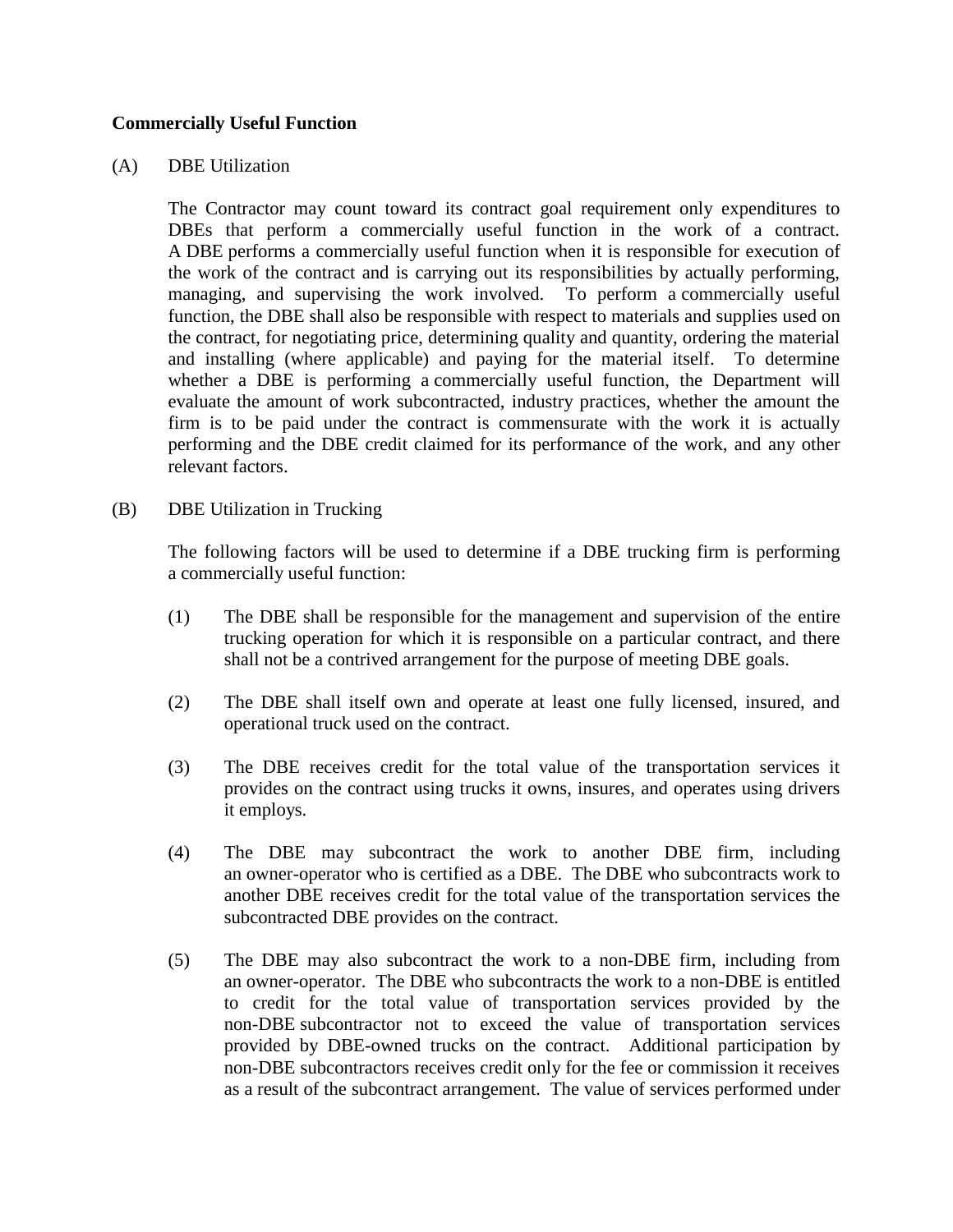subcontract agreements between the DBE and the Contractor will not count towards the DBE contract requirement.

- (6) A DBE may lease truck(s) from an established equipment leasing business open to the general public. The lease must indicate that the DBE has exclusive use of and control over the truck. This requirement does not preclude the leased truck from working for others during the term of the lease with the consent of the DBE, so long as the lease gives the DBE absolute priority for use of the leased truck. This type of lease may count toward the DBE's credit as long as the driver is under the DBE's payroll.
- (7) Subcontracted/leased trucks shall display clearly on the dashboard the name of the DBE that they are subcontracted/leased to and their own company name if it is not identified on the truck itself. Magnetic door signs are not permitted.

# **DBE Replacement**

When a Contractor has relied on a commitment to a DBE firm (or an approved substitute DBE firm) to meet all or part of a contract goal requirement, the contractor shall not terminate the DBE for convenience. This includes, but is not limited to, instances in which the Contractor seeks to perform the work of the terminated subcontractor with another DBE subcontractor, a non-DBE subcontractor, or with the Contractor's own forces or those of an affiliate. A DBE may only be terminated after receiving the Engineer's written approval based upon a finding of good cause for the termination.

All requests for replacement of a committed DBE firm shall be submitted to the Engineer for approval on Form RF-1 *(DBE Replacement Request).* If the Contractor fails to follow this procedure, the Contractor may be disqualified from further bidding for a period of up to 6 months.

The Contractor shall comply with the following for replacement of a committed DBE:

(A) Performance Related Replacement

When a committed DBE is terminated for good cause as stated above, an additional DBE that was submitted at the time of bid may be used to fulfill the DBE commitment. A good faith effort will only be required for removing a committed DBE if there were no additional DBEs submitted at the time of bid to cover the same amount of work as the DBE that was terminated.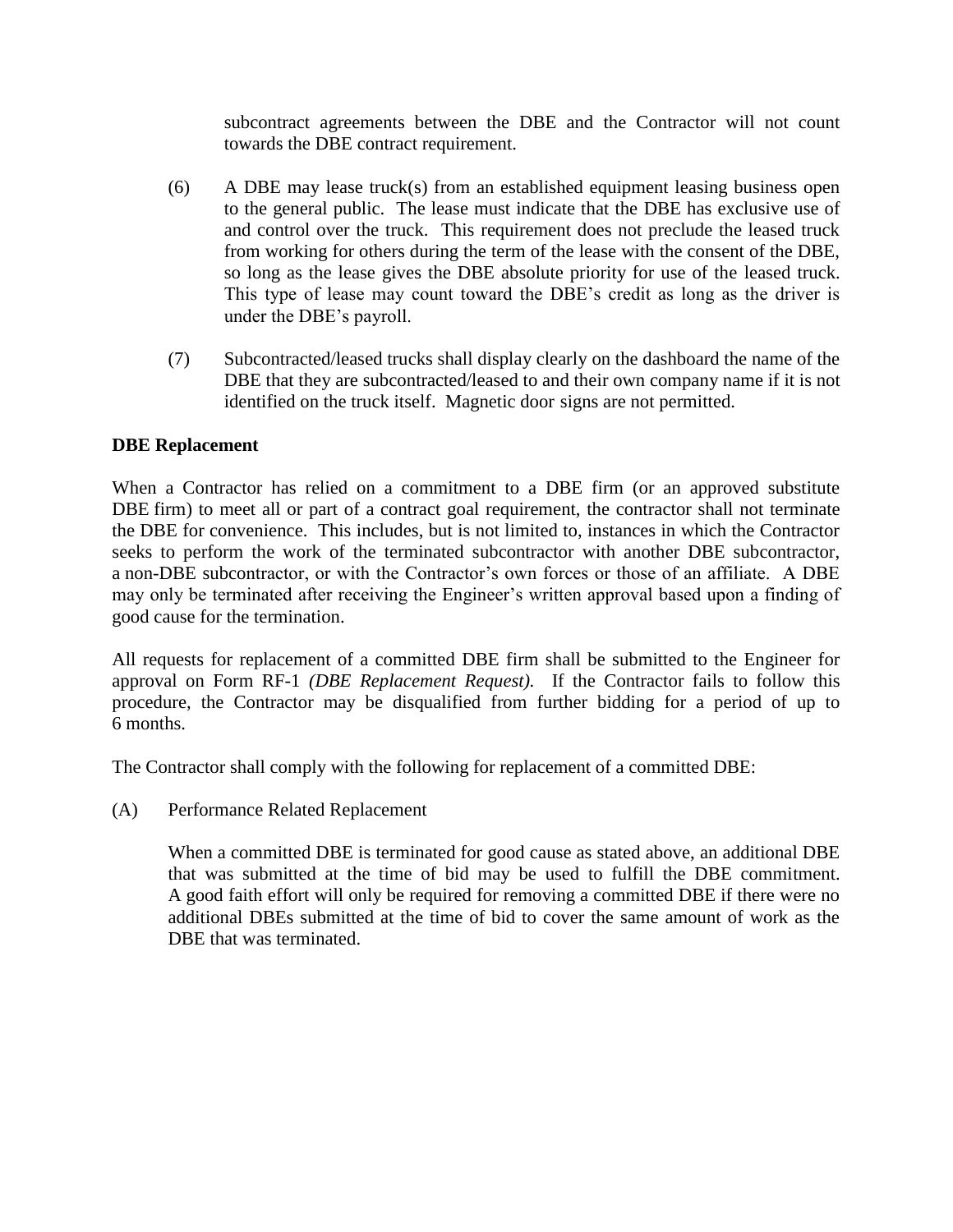If a replacement DBE is not found that can perform at least the same amount of work as the terminated DBE, the Contractor shall submit a good faith effort documenting the steps taken. Such documentation shall include, but not be limited to, the following:

- (1) Copies of written notification to DBEs that their interest is solicited in contracting the work defaulted by the previous DBE or in subcontracting other items of work in the contract.
- (2) Efforts to negotiate with DBEs for specific subbids including, at a minimum:
	- (a) The names, addresses, and telephone numbers of DBEs who were contacted.
	- (b) A description of the information provided to DBEs regarding the plans and specifications for portions of the work to be performed.
- (3) A list of reasons why DBE quotes were not accepted.
- (4) Efforts made to assist the DBEs contacted, if needed, in obtaining bonding or insurance required by the Contractor.
- (B) Decertification Replacement
	- (1) When a committed DBE is decertified by the Department after the SAF (*Subcontract Approval Form*) has been received by the Department, the Department will not require the Contractor to solicit replacement DBE participation equal to the remaining work to be performed by the decertified firm. The participation equal to the remaining work performed by the decertified firm will count toward the contract goal requirement.
	- (2) When a committed DBE is decertified prior to the Department receiving the SAF (*Subcontract Approval Form*) for the named DBE firm, the Contractor shall take all necessary and reasonable steps to replace the DBE subcontractor with another DBE subcontractor to perform at least the same amount of work to meet the DBE goal requirement. If a DBE firm is not found to do the same amount of work, a good faith effort must be submitted to NCDOT (see A herein for required documentation).

## **Changes in the Work**

When the Engineer makes changes that result in the reduction or elimination of work to be performed by a committed DBE, the Contractor will not be required to seek additional participation. When the Engineer makes changes that result in additional work to be performed by a DBE based upon the Contractor's commitment, the DBE shall participate in additional work to the same extent as the DBE participated in the original contract work.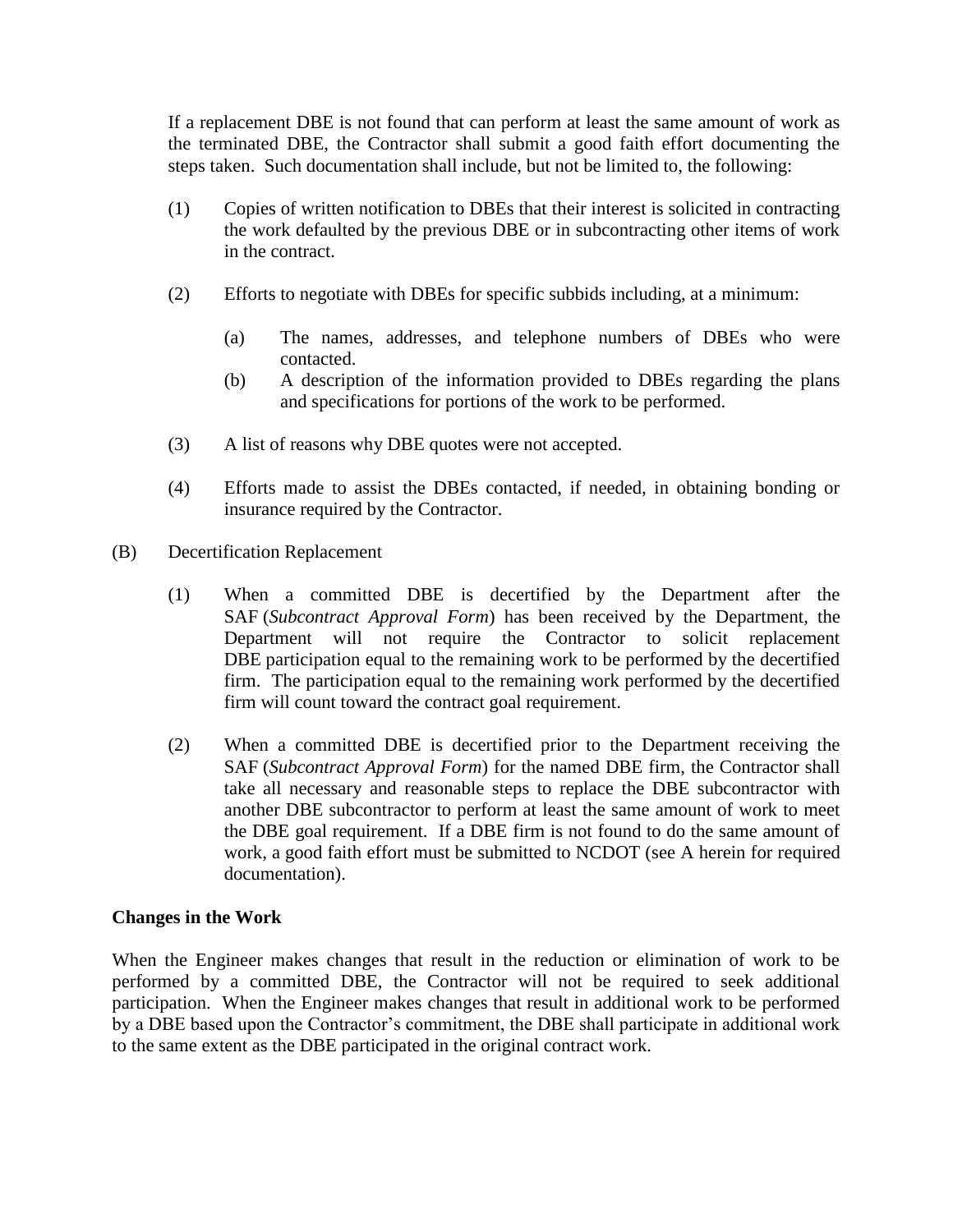When the Engineer makes changes that result in extra work, which has more than a minimal impact on the contract amount, the Contractor shall seek additional participation by DBEs unless otherwise approved by the Engineer.

When the Engineer makes changes that result in an alteration of plans or details of construction, and a portion or all of the work had been expected to be performed by a committed DBE, the Contractor shall seek participation by DBEs unless otherwise approved by the Engineer.

When the Contractor requests changes in the work that result in the reduction or elimination of work that the Contractor committed to be performed by a DBE, the Contractor shall seek additional participation by DBEs equal to the reduced DBE participation caused by the changes.

# **Reports and Documentation**

A SAF (*Subcontract Approval Form*) shall be submitted for all work which is to be performed by a DBE subcontractor. The Department reserves the right to require copies of actual subcontract agreements involving DBE subcontractors.

When using transportation services to meet the contract commitment, the Contractor shall submit a proposed trucking plan in addition to the SAF. The plan shall be submitted prior to beginning construction on the project. The plan shall include the names of all trucking firms proposed for use, their certification type(s), the number of trucks owned by the firm, as well as the individual truck identification numbers, and the line item(s) being performed.

Within 30 calendar days of entering into an agreement with a DBE for materials, supplies or services, not otherwise documented by the SAF as specified above, the Contractor shall furnish the Engineer a copy of the agreement. The documentation shall also indicate the percentage (60% or 100%) of expenditures claimed for DBE credit.

## **Reporting Disadvantaged Business Enterprise Participation**

The Contractor shall provide the Engineer with an accounting of payments made to all DBE firms, including material suppliers and contractors at all levels (prime, subcontractor, or second tier subcontractor). This accounting shall be furnished to the Engineer for any given month by the end of the following month. Failure to submit this information accordingly may result in the following action:

- (A) Withholding of money due in the next partial pay estimate; or
- (B) Removal of an approved contractor from the prequalified bidders' list or the removal of other entities from the approved subcontractors list.

While each contractor (prime, subcontractor, 2nd tier subcontractor) is responsible for accurate accounting of payments to DBEs, it shall be the prime contractor's responsibility to report all monthly and final payment information in the correct reporting manner.